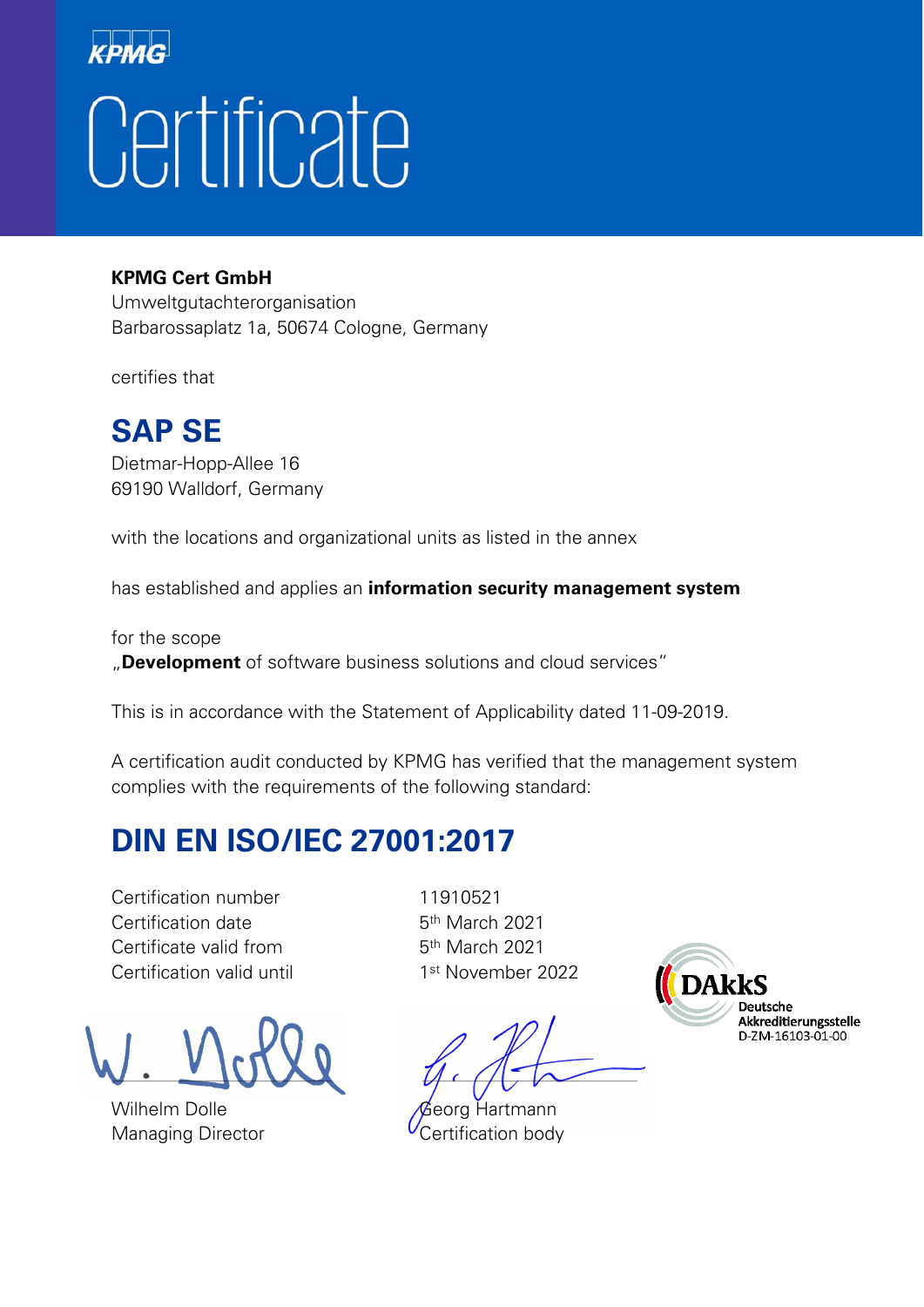| Governing the Development of software business solutions and cloud services. |                                                                                                                         |             |  |  |
|------------------------------------------------------------------------------|-------------------------------------------------------------------------------------------------------------------------|-------------|--|--|
| <b>Country</b>                                                               | <b>Site location</b>                                                                                                    | Scope       |  |  |
| Germany                                                                      | SAP SE Development Labs,<br>Dietmar-Hopp-Allee 16,<br>69190 Walldorf                                                    | Development |  |  |
| India                                                                        | SAP Labs India,<br>SAP Labs INDIA PV. LTD.,<br>138, Export Promotion Industrial<br>Park Whitefield,<br>560066 Bangalore | Development |  |  |
| China                                                                        | SAP Labs China,<br>1001 Chenhui Road<br>201203 Pudong Software Park                                                     | Development |  |  |
| United States                                                                | SAP Labs Silicon Valley,<br>SAP Labs, LLC,<br>3410 Hillview Ave,<br>Palo Alto CA 94304                                  | Development |  |  |
| France                                                                       | SAP Labs Paris,<br>SAP France,<br>35 rue d'Alsace<br>92300 Levallois-Perret Cedex                                       | Development |  |  |
| <b>Israel</b>                                                                | SAP Labs Israel,<br>SAP Labs Israel Ltd.,<br>Eli Horovitz 14<br>4366517, Ra'anana                                       | Development |  |  |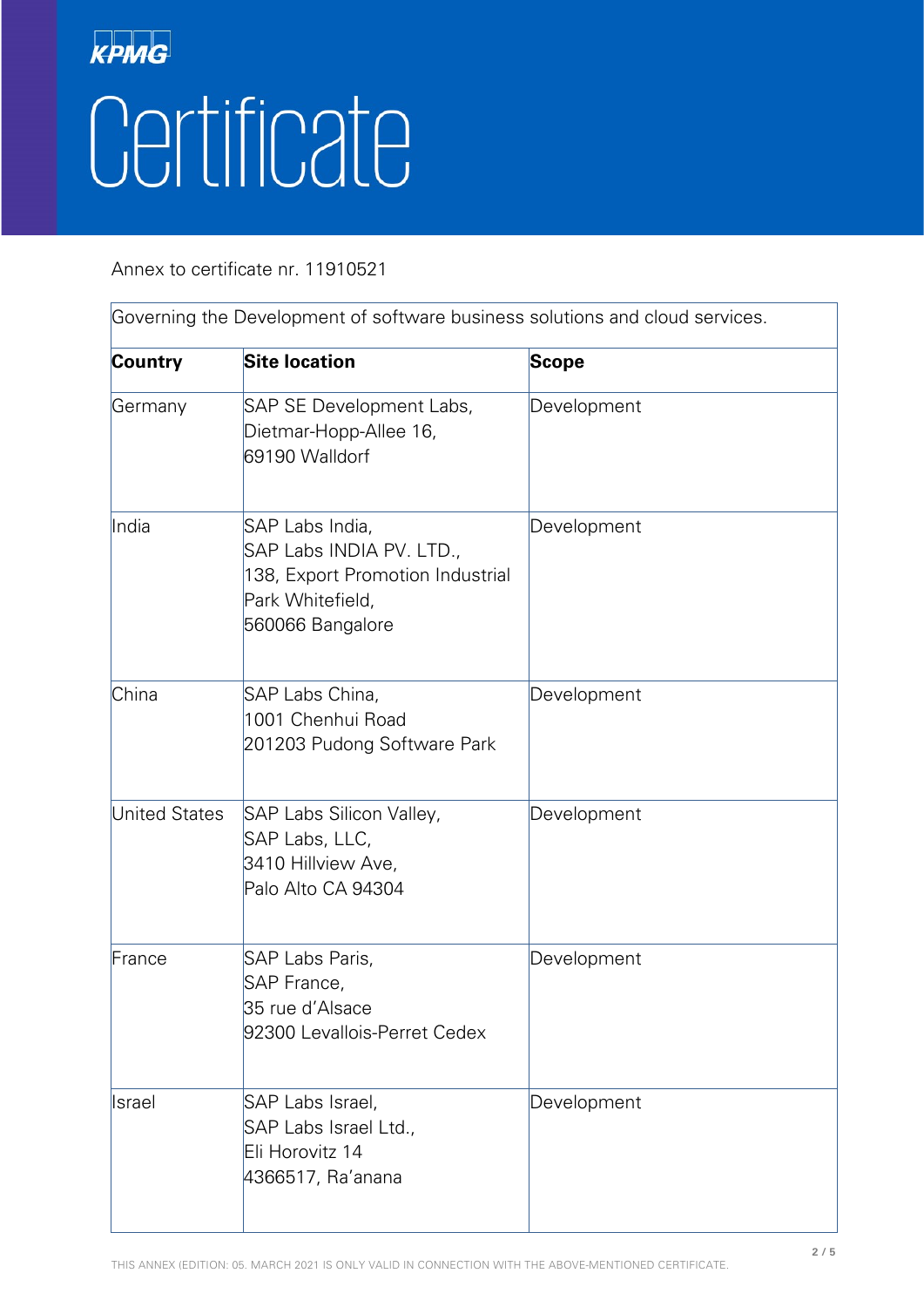| Governing the Development of software business solutions and cloud services. |                                                                                              |             |  |  |
|------------------------------------------------------------------------------|----------------------------------------------------------------------------------------------|-------------|--|--|
| Country                                                                      | <b>Site location</b>                                                                         | Scope       |  |  |
| <b>Israel</b>                                                                | SAP Portals Israel Ltd.,<br>Eli Horovitz 14<br>4366517, Ra'anana                             | Development |  |  |
| Canada                                                                       | SAP Labs Canada,<br>SAP Canada,<br>111, rue Duke Street H3C 2M1<br>Montreal QC               | Development |  |  |
| Canada                                                                       | SAP Labs Canada,<br>SAP Canada,<br>910 Mainland Street V6B 1A9<br>Vancouver BC               | Development |  |  |
| Bulgaria                                                                     | SAP Labs Bulgaria,<br>SAP Labs Bulgaria EOOD,<br>136 A, Tzar Boris III Blvd. 1618<br>Sofia   | Development |  |  |
| Hungary                                                                      | SAP Labs Hungary,<br>SAP Hungary Kft.,<br>Graphisoft Park I. - Zahony ut 7,<br>1031 Budapest | Development |  |  |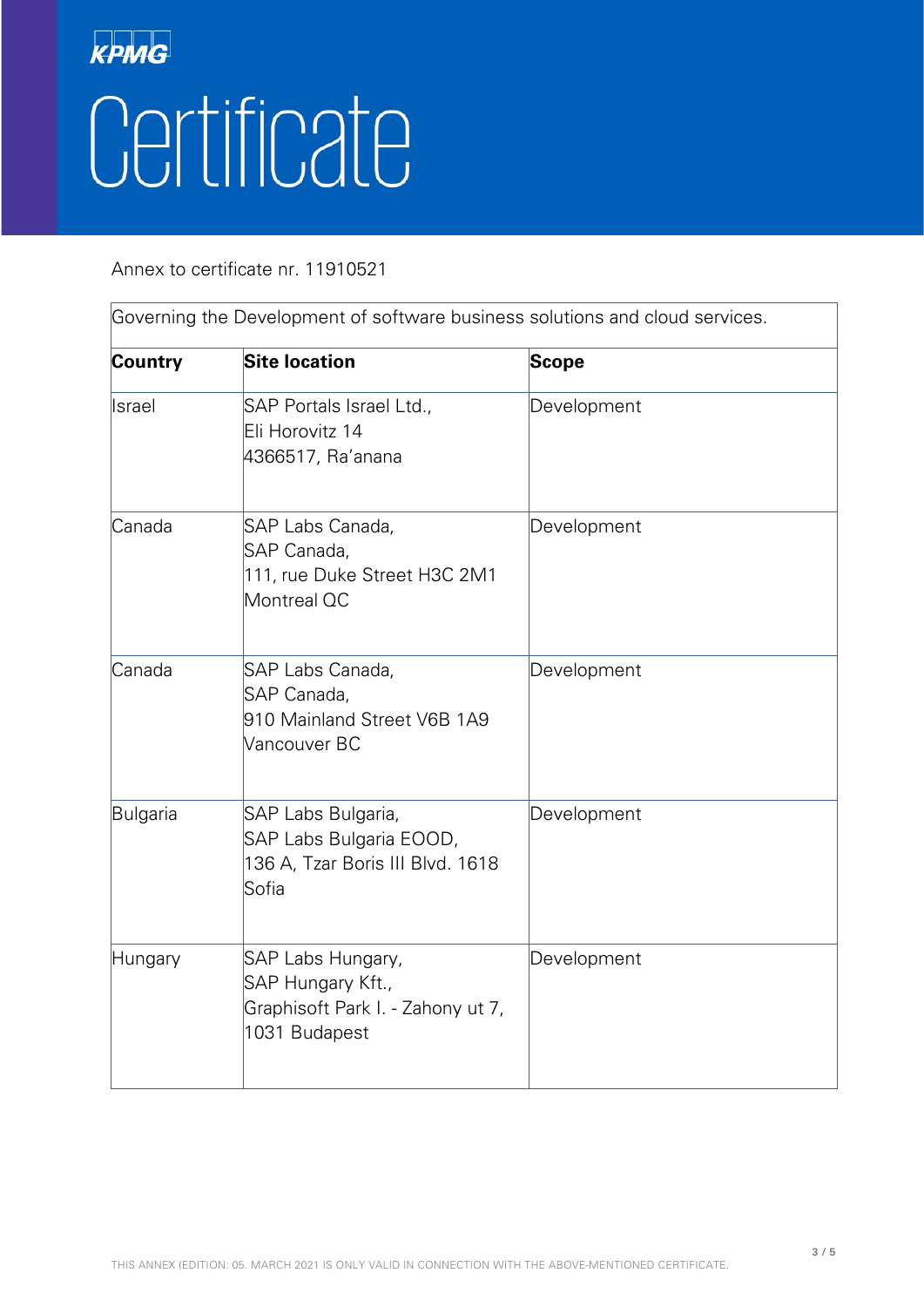| Governing the Development of software business solutions and cloud services. |                                                                                                                         |              |  |  |
|------------------------------------------------------------------------------|-------------------------------------------------------------------------------------------------------------------------|--------------|--|--|
| Country                                                                      | <b>Site location</b>                                                                                                    | <b>Scope</b> |  |  |
| Brazil                                                                       | SAP Labs Latin America,<br>SAP Brasil Ltda. Sao Leopoldo,<br>188 Av. SAP,<br>93022-718-Cristo Rei<br>Sao Leopoldo       | Development  |  |  |
| Germany                                                                      | SAP Labs Germany Markdorf,<br>SAP Deutschland SE & Co. KG,<br>Dornierstraße 3<br>88677 Markdorf                         | Development  |  |  |
| Ireland                                                                      | SAP Labs Ireland,<br>1012 - 1014 Kingswood Avenue,<br>IE - 24 Dublin                                                    | Development  |  |  |
| Russia                                                                       | SAP Labs CIS,<br>Kosmodamianskaja nab. 52/5,<br>115054 Moscow                                                           | Development  |  |  |
| France                                                                       | SAP Labs France,<br>SAP Labs France S.A.S.,<br>805, Avenue du Docteur Maurice<br>Donat - BP 1216<br>06254 Mougins Cedex | Development  |  |  |